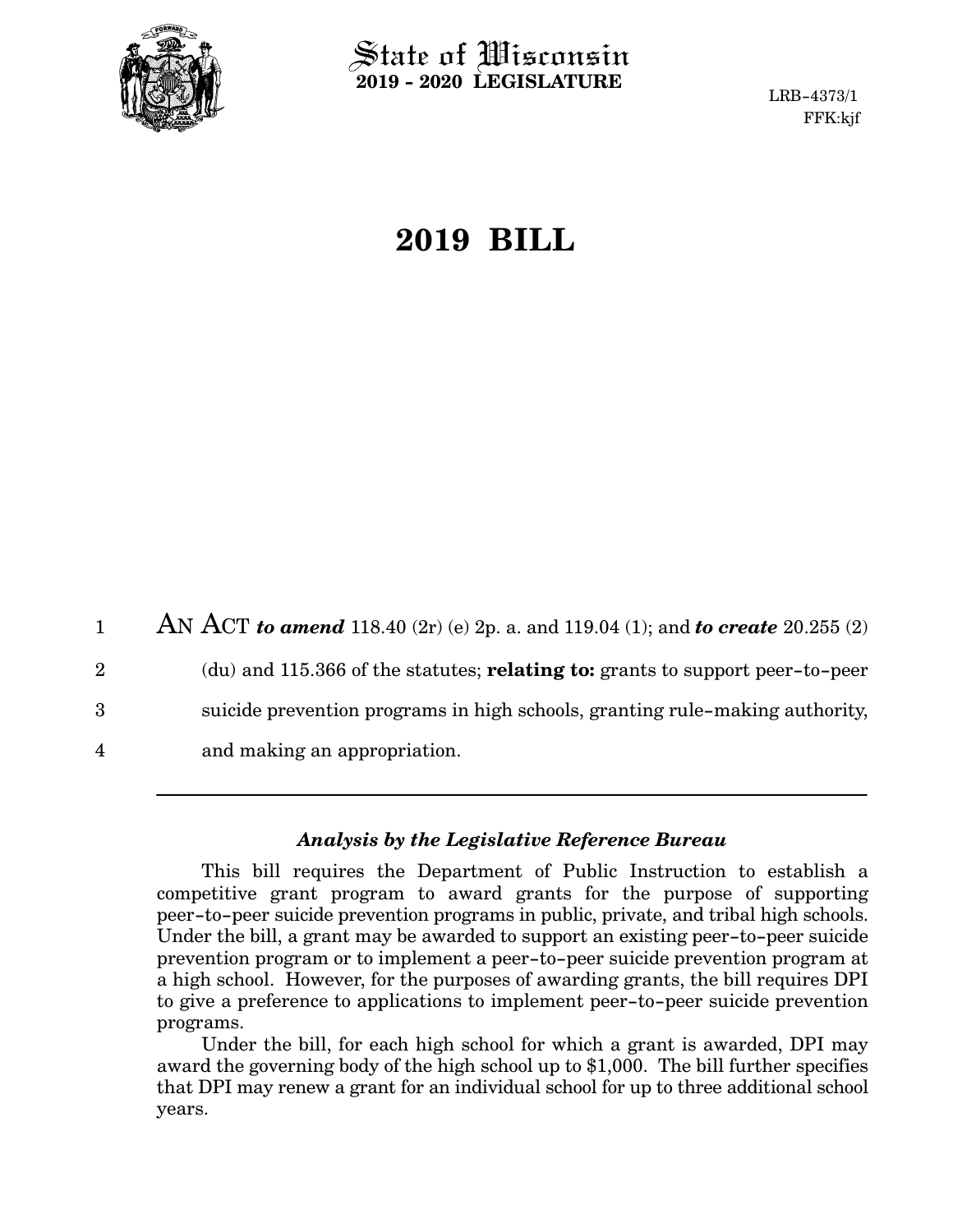2019 - 2020 Legislature - 2 - LRB-4373/1

## **BILL**

For further information see the *state and local* fiscal estimate, which will be printed as an appendix to this bill.

### *The people of the state of Wisconsin, represented in senate and assembly, do enact as follows:*

| $\mathbf{1}$    | <b>SECTION 1.</b> 20.005 (3) (schedule) of the statutes: at the appropriate place, insert |
|-----------------|-------------------------------------------------------------------------------------------|
| $\overline{2}$  | the following amounts for the purposes indicated:                                         |
|                 | 2020-21<br>2019-20                                                                        |
| 3               | Public instruction, department of<br>20.255                                               |
| $\overline{4}$  | (2)<br>AIDS FOR LOCAL EDUCATIONAL PROGRAMMING                                             |
| $\bf 5$         | (du)<br>Peer-to-peer suicide prevention                                                   |
| $6\phantom{1}6$ | 250,000<br><b>GPR</b><br>$\mathbf{A}$<br>$-0-$<br>programs; grants                        |
| $\overline{7}$  | <b>SECTION 2.</b> 20.255 (2) (du) of the statutes is created to read:                     |
| 8               | $20.255(2)$ (du) Peer-to-peer suicide prevention programs; grants. The amounts            |
| 9               | in the schedule for grants under s. 115.366 to support peer-to-peer suicide               |
| 10              | prevention programs in schools operating high school grades.                              |
| 11              | SECTION 3. 115.366 of the statutes is created to read:                                    |
| 12              | 115.366 Grants to support peer-to-peer suicide prevention programs.                       |
| 13              | (1) GRANT PROGRAM. The department shall establish and implement a competitive             |
| 14              | grant program to award grants for the purpose of supporting peer-to-peer suicide          |
| 15              | prevention programs in public, private, and tribal schools that operate high school       |
| 16              | grades. A recipient of a grant under this section may use the grant to support an         |
| 17              | existing peer-to-peer suicide prevention program or to implement a peer-to-peer           |
| 18              | suicide prevention program at a school at which pupils attend high school grades.         |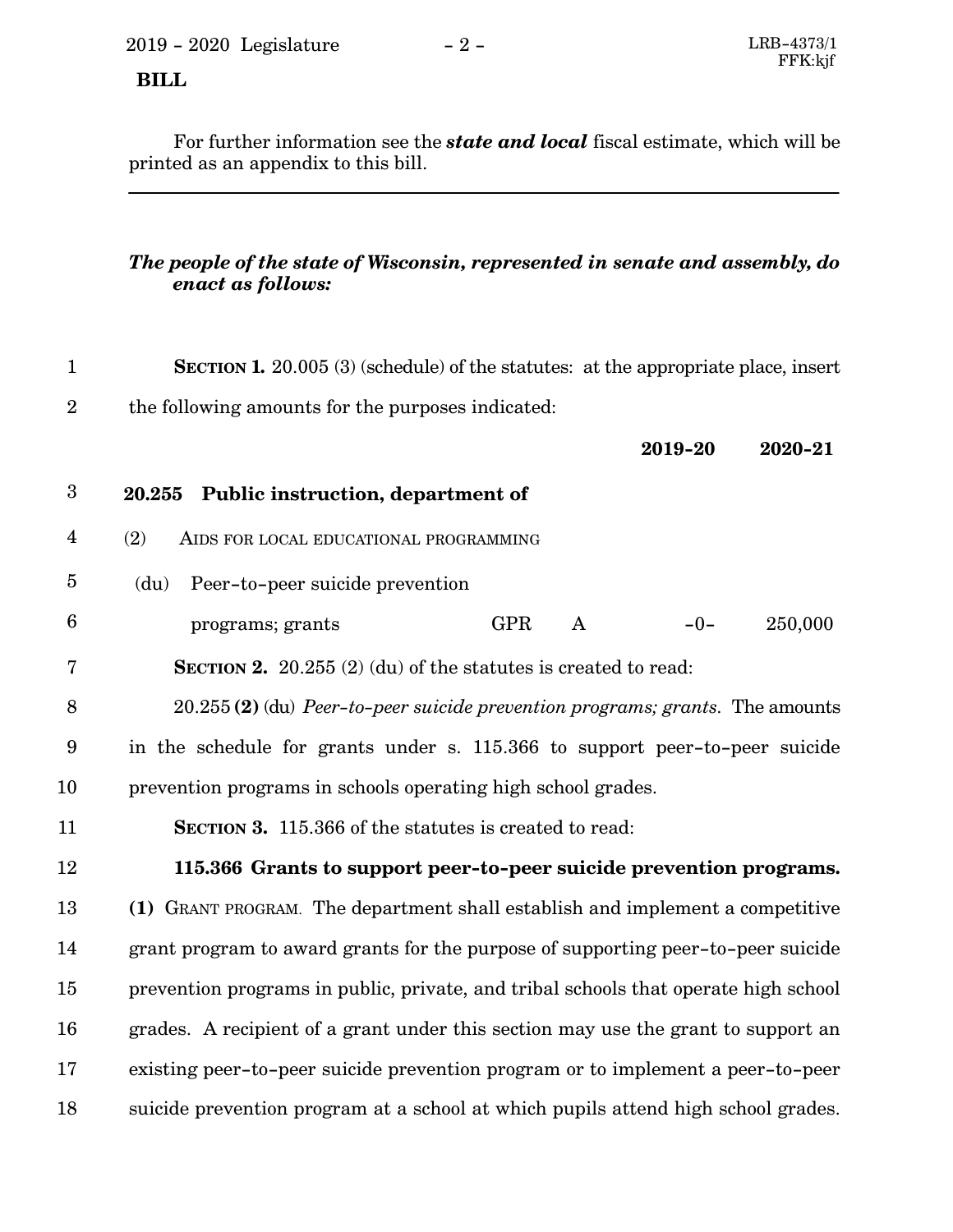$2019 - 2020$  Legislature  $-3 -$ **SECTION** 3

In awarding grants under this section, the department shall give preference to applications for a grant to implement a peer-to-peer suicide prevention program. 1 2

- **(2)** ELIGIBLE ENTITIES. Any of the following that operates high school grades may apply for a grant under this section: 3 4
- (a) A school board. 5
- (b) An operator of a charter school under s.  $118.40$  (2r) or (2x). 6
- (c) The governing body of a private school. 7
- (d) A tribal school. 8

**(3)** AWARDS. Beginning in the 2020-21 school year, from the appropriation under s. 20.255 (2) (du), the department shall award up to \$1,000 for each school for which a grant is awarded under sub. (1). 9 10 11

**(4)** RENEWALS. A recipient of a grant under this section may apply to renew a grant to implement or support a peer-to-peer suicide prevention program at a specific school. The department may renew a grant under this subsection without requiring the applicant to participate in the competitive application processes established under sub. (1). The department may renew a grant to support a peer-to-peer suicide prevention program at a specific high school up to 3 times. 12 13 14 15 16 17

**(5)** RULES. The department may promulgate rules to implement and administer this section. 18 19

**SECTION 4.** 118.40 (2r) (e) 2p. a. of the statutes, as affected by 2019 Wisconsin Act 9, is amended to read: 20 21

118.40 **(2r)** (e) 2p. a. Add the amounts appropriated in the current fiscal year under s. 20.255 (2), except s. 20.255 (2) (ac), (aw), (az), (bb), (dj), (du), (fm), (fp), (fq),  $(f_r)$ ,  $(f_u)$ ,  $(k)$ , and  $(m)$ ; and s. 20.505  $(4)$  (es); and the amount, as determined by the secretary of administration, of the appropriation under s. 20.505 (4) (s) allocated for 22 23 24 25